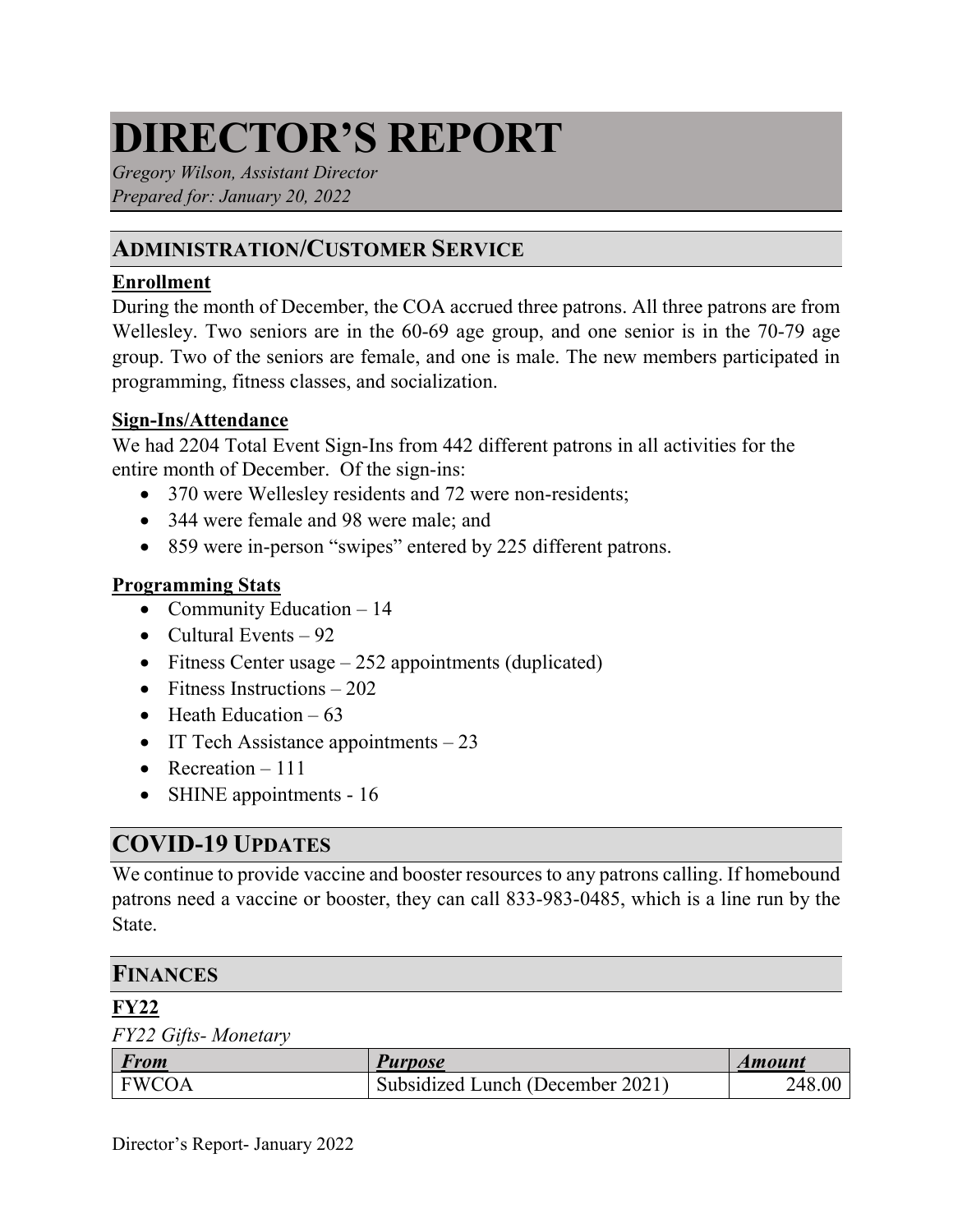| <b>FWCOA</b>            | Subsidized Simons (December 2021) | 910.00 |
|-------------------------|-----------------------------------|--------|
| <b>FWCOA</b>            | Subsidized Coffee (December 2021) | 207.32 |
| Linda Boodro            | <b>Fitness Center</b>             | 150.00 |
| Anthony & Paula DeMarco | <b>General Donation</b>           | 200.00 |

#### **PROGRAMMING**

#### **Nov/Dec Fitness Center Survey**

The COA launched a survey to all patrons who are cleared to utilize the Fitness Center. This survey helped the COA determine modifications to Fitness Center appointments for January and February. The data indicated that participants did not wish to increase the number of participants in group appointments at this time. With this information, alongside our participation records the COA determined that offering a second appointment to group appointment participants was no longer advantageous. This decision allowed us to open up enough slots to accommodate a waitlist of about 25 seniors. The survey results are attached.

## **Attachment 1: Nov-Dec Fitness Center Survey Responses**

#### **Highlights**

More in-person programs and activities were added to the last month of 2021. On the second day the COA held a free to participants PILOT Needle Felted Gnome Workshop which was held in person at the TPC. This event had 11 participants and was a huge hit. On the third we were able to bring the very popular Barry Pell into the building for an inperson presentation on Iceland that had 50 participants. On the seventh we were excited to host the always popular Winter Greens Centerpiece Workshop with the Wellesley Service League. This event brought 14 in person participants and was a lot of fun. That same day we held our second part of the Portraiture of Prominent Bostonians lecture series which saw 40 and 50 participants on the two days. The most anticipated event of the month, the Holiday Party held on the tenth had 50 participants join us for a delicious hot meal and musical performance.

#### **New Program Highlights**

The Programs and Activities Team is hard at work on the newsletter for March and April. The COA is taking part in the Community Read of "Caste: The Origins of Our Discontents," by Isabel Wilkerson. The COA is working on publicizing and registering seniors for the virtual webinar discussion with Ms. Wilkerson on March 10, 2022, as well as a separate COA discussion, which will take place on March 18, 2022.

#### **Lunch Program**

In December, we did see the number of onsite lunches as well as the total number of lunches served decrease, but this can be attributed to the holidays. Additionally, one restaurant had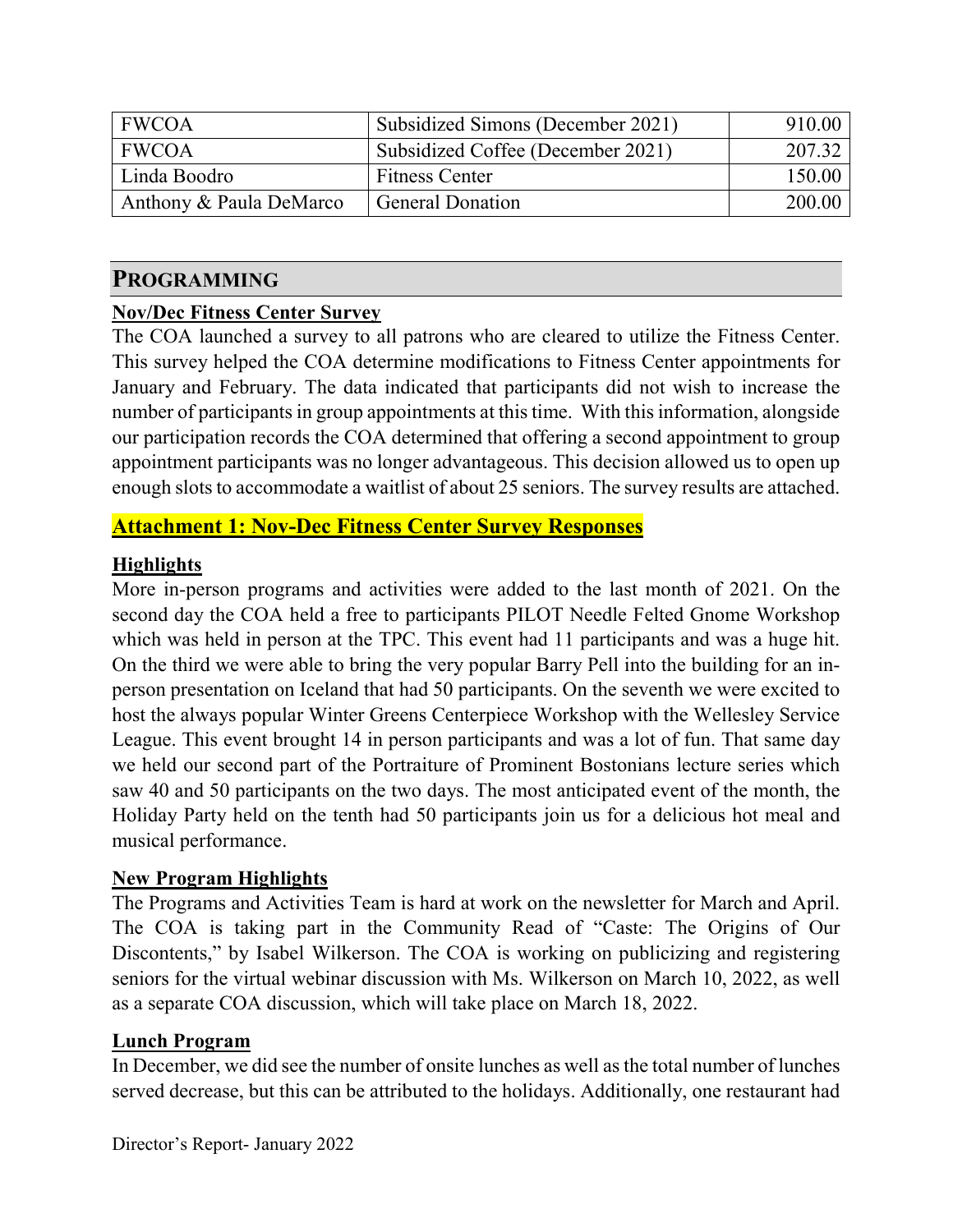closed the last week of December for the holidays and did not notify us, so we were unable to serve lunch on 12/28 and 12/29. We are working with vendors to ensure future interruptions to food programming around major holidays can be minimized. Moving forward, the Social worker and Assistant Director are ensuring that those receiving deliveries on Wednesdays are still considered homebound.



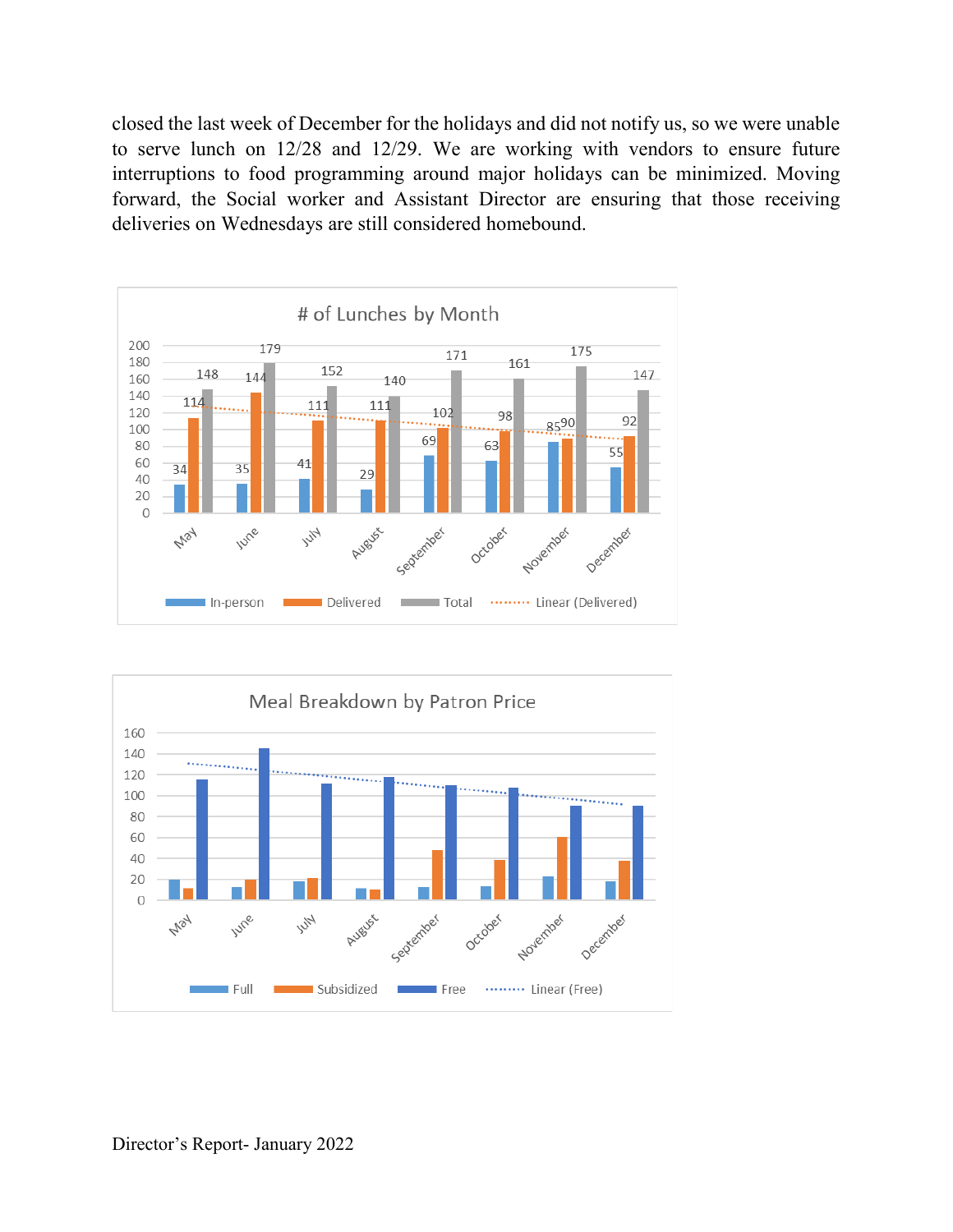## **SOCIAL WORK/OUTREACH**

## **Financial Assistance**

New requests for assistance have been limited in December. Kate has received requests for assistance towards heating, rent, and utility costs, and is frequently working with seniors who may be at risk or in need of support. These residents are offered the use of scholarship on a case-by-case basis and some remain pending, knowing they can apply when needed. Kate also works with residents who seek financial support and assesses eligibility for public benefits or Almira Simons scholarship grants.

## **Healthy Aging Programming**

The attendance varies at "Topic Tuesdays" but the program continues to offer residents the ability to enjoy social opportunities as an important part of reducing isolation. As some seniors are currently not comfortable with in-person programs, Kate will explore additional groups via Zoom. Kate continues to work with Wellesley Health Department to host weekly "Keep Well Clinics" at four local subsidized Housing locations in town. In an effort to establish a sense of connection to the broader community, Kate will be helping to facilitate a "Community Dialog Series" this winter, offered in the evenings, via zoom to interested Wellesley residents.

## **Themes**

Calls from family members requesting discussions on in-home care versus moving to assisted living setting are always a common theme in winter months. Another theme to note is calls from senior residents of subsidized rental units who have ongoing concerns about repairs or maintenance needs. Challenges in communication are due to turnover in management staffing at Glen Grove and at Wellesley Housing Authority. In addition, home care services available to low-income residents provided via Springwell are difficult to obtain, while many seniors are faced with anxiety of being exposed to new variants. Residents with ongoing housing concerns and cognitive deterioration continue to remain themes as well.

## **TRANSPORTATION**

Food Pantry runs continue to go well, and the bus drivers continue to assist with help around the office when not completing trips. In December, one of our drivers was involved in a collision. As previously communicated to the Board, no passengers were on the bus or the other vehicle, and the driver accidentally hit the driver side mirror of the other vehicle in a small circular parking lot. This driver has had a clean record prior to this incident, police came to the scene, and all appropriate paperwork has been filed. I have also spoken with the driver about how to avoid this type of situation in the future.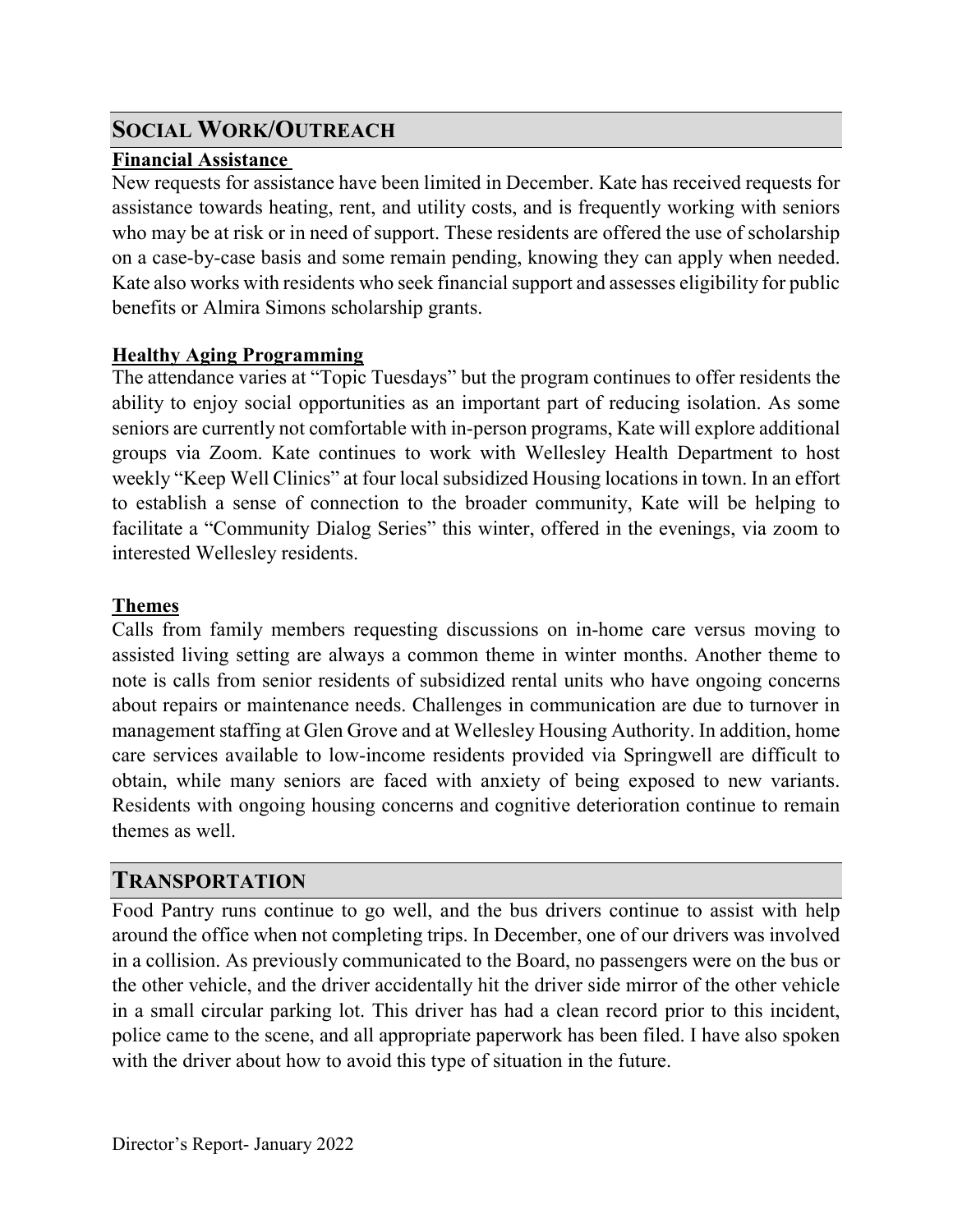In November, we saw the number of trips slightly decrease from 161 to 157 over 19 operational days. The number of riders decreased from 39 to 33 people, and the number of unique destinations decreased to 13 locations.



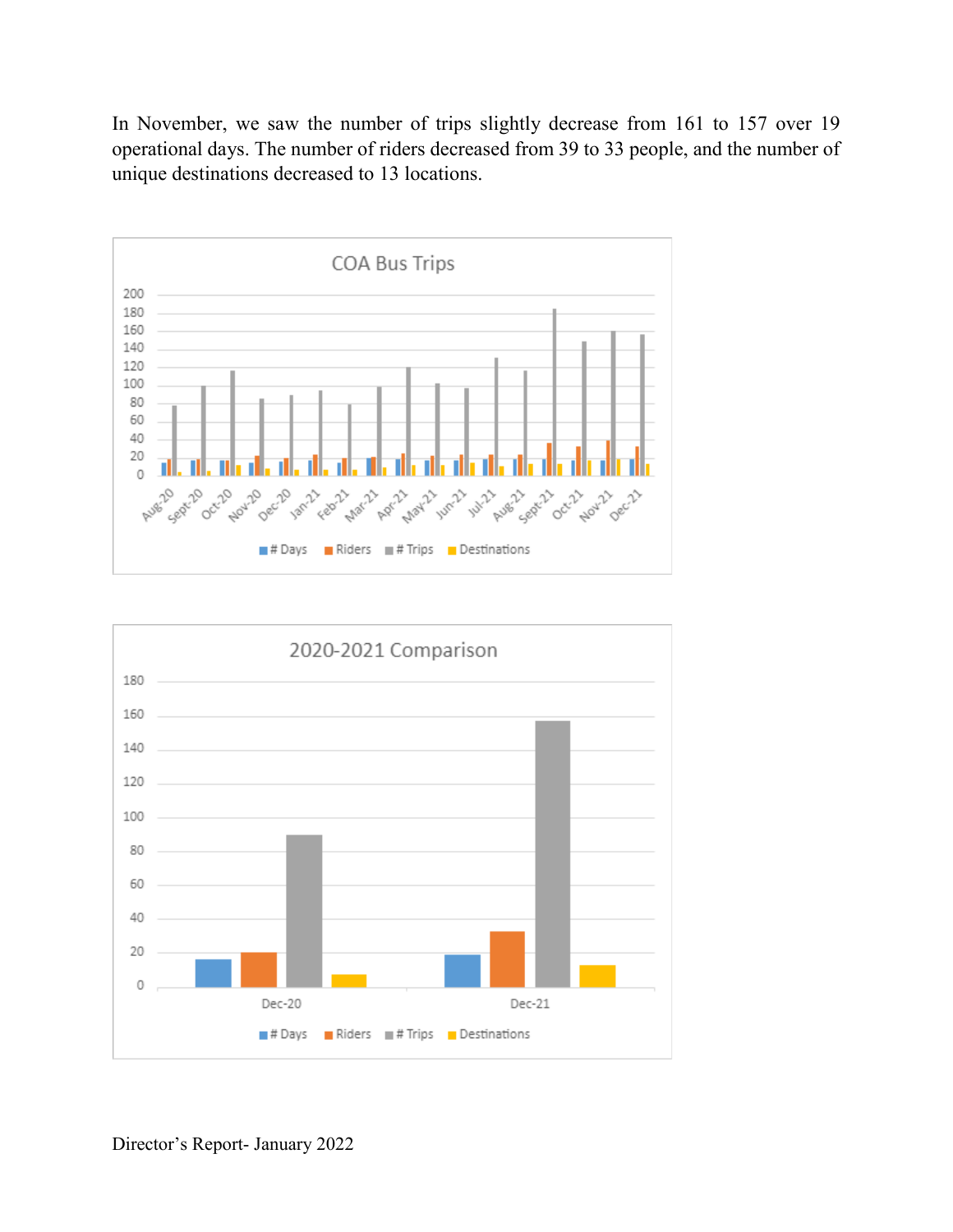| <b>Destination</b>           | <b>Address</b>             |
|------------------------------|----------------------------|
| New England Eye Center       | 1 Washington St            |
| Salon                        | 139 Linden St              |
| <b>Medical Offices</b>       | 148 Linden St              |
| <b>Roche Brothers</b>        | 184 Linden St              |
| NWH Dr                       | 2000 Washington St, Newton |
| <b>NWH</b>                   | 2014 Washington St, Newton |
| <b>Food Pantry</b>           | 207 Washington St          |
| <b>CVS</b>                   | 25 Washington St           |
| <b>Whole Foods</b>           | 442 Washington St          |
| <b>Tolles Parsons Center</b> | 500 Washington St          |
| Dr. Offices                  | 65 Walnut St               |
| <b>Warren Building</b>       | 90 Washington St           |
| Dr. Offices                  | 978 Worcester St           |
|                              |                            |

## **VOLUNTEER**

The recurring schedule of committed weekly volunteers for Front Door Greeters and Lunch Servers has been going very well. There were a few absences in December due to holiday conflicts and health issues. All high demand situations were covered either by the volunteer finding their own substitute or by flexing coverage. It was nice to schedule some returning volunteers to help with our Holiday Party lunch program. Many helping hands go a long way!

We collaborated with the Wellesley High School Key Club to assemble Holiday Gift Bags that were delivered to the participants in the Wednesday Lunch Delivery Program on December 22nd. WHS students created handmade cards with messages of warm wishes, season's greetings and creative artwork. COA volunteers assembled the gift bags, volunteer delivery drivers delivered the gift bags with the Wednesday lunch. We will look to do a similar outreach around Valentine's Day.

We had a great Phone Pal check in meeting on January 5th. There are currently 15 seniors who remain active in the program. The volunteers in attendance all reported how meaningful their relationships are and how important they view this program as an outreach to connect with seniors in the community. Many have formed special friendships. It is nice for the seniors to have an impartial person in their life to share stories and experiences. Strategies for conversing with someone who may be dealing with various health issues were discussed, as well as dealing with loss. A special thank you goes to these volunteers for putting their time and heartfelt energy and compassion into these relationships.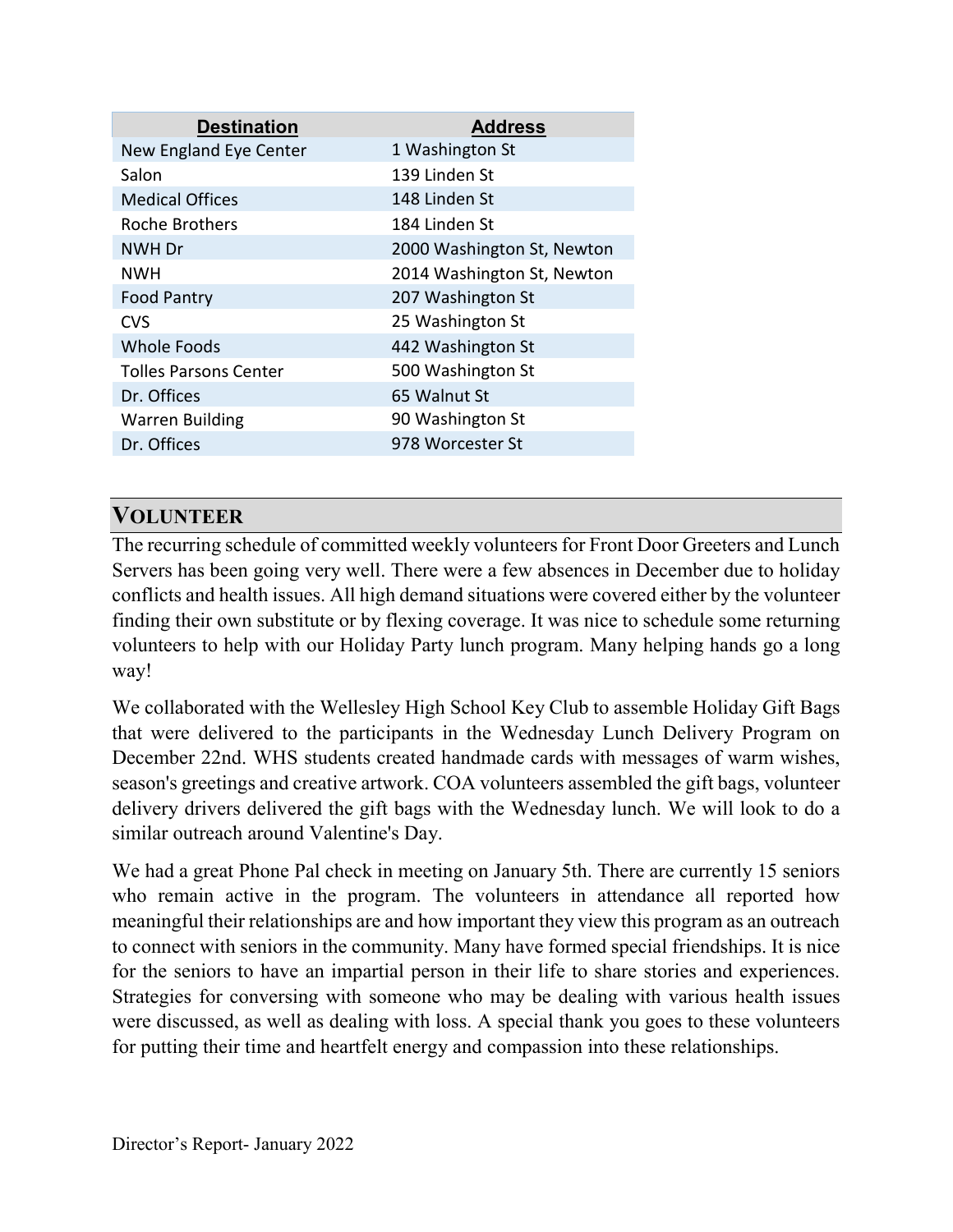**Forms**[\(https://www.office.com/launch/forms?auth=2&from=FormsDomain\)](https://www.office.com/launch/forms?auth=2&from=FormsDomain) P WG

## Nov/Dec - Fitness Center Survey

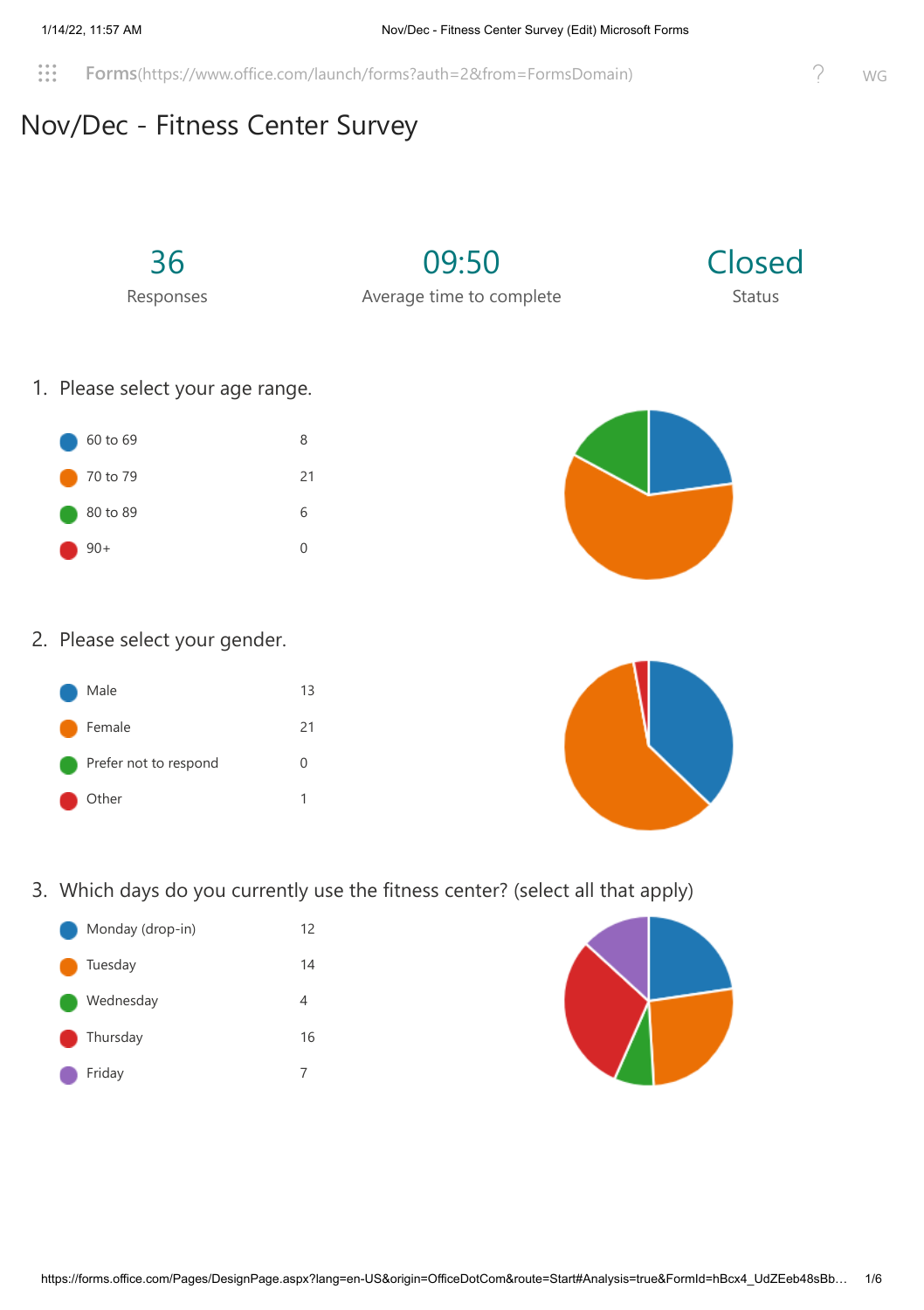4. Since November, have you used the drop-in options for the fitness center on Mondays?





5. Please respond to each statement about the drop-in option on Mondays.



6. Which type of fitness center appointment do you currently have?





7. In general, how would you rate the group appointments?

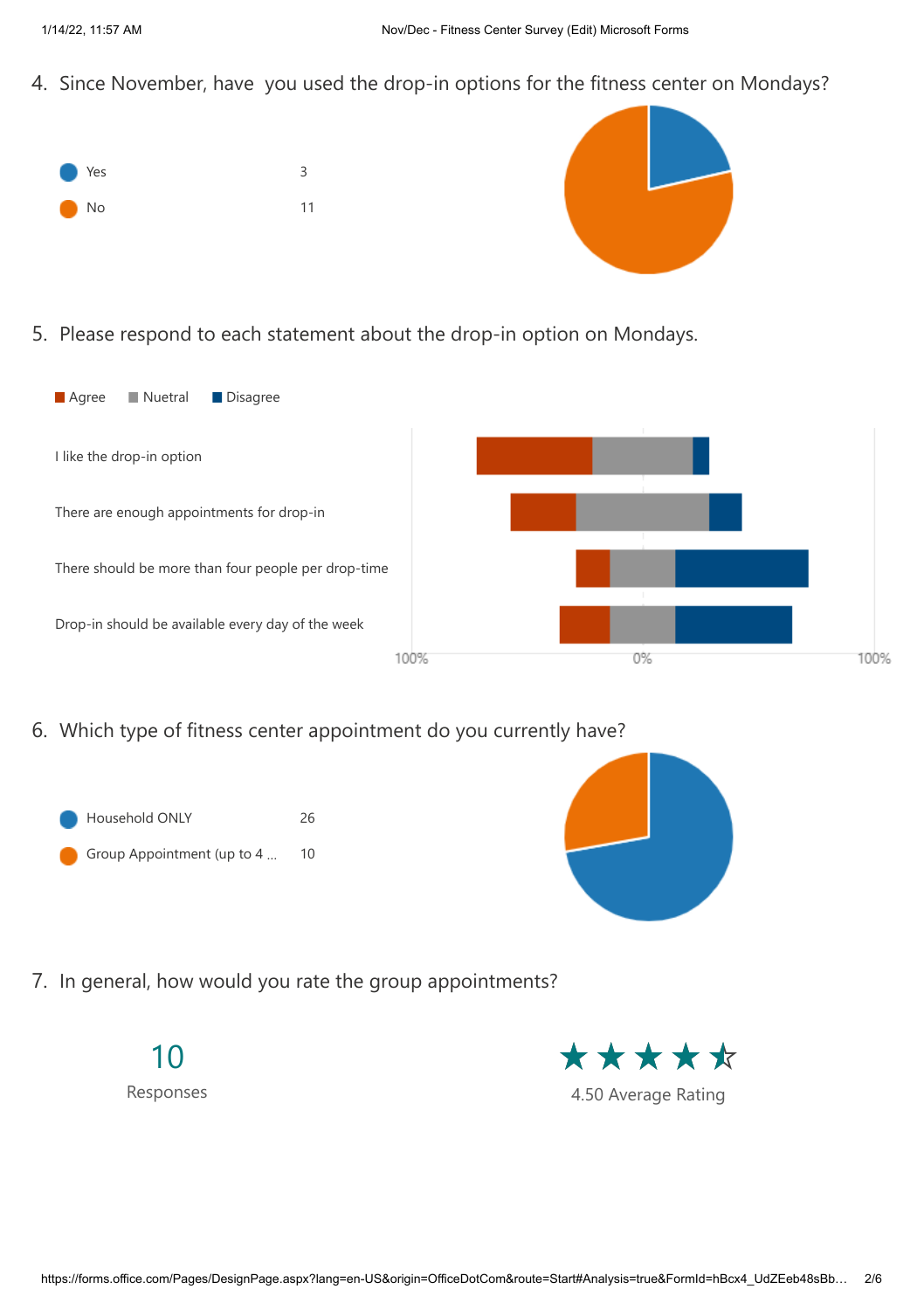8. How would you characterize your experience this month with working out with others? (select as many as apply)



9. How do you like your two weekly appointments? (select all that apply)



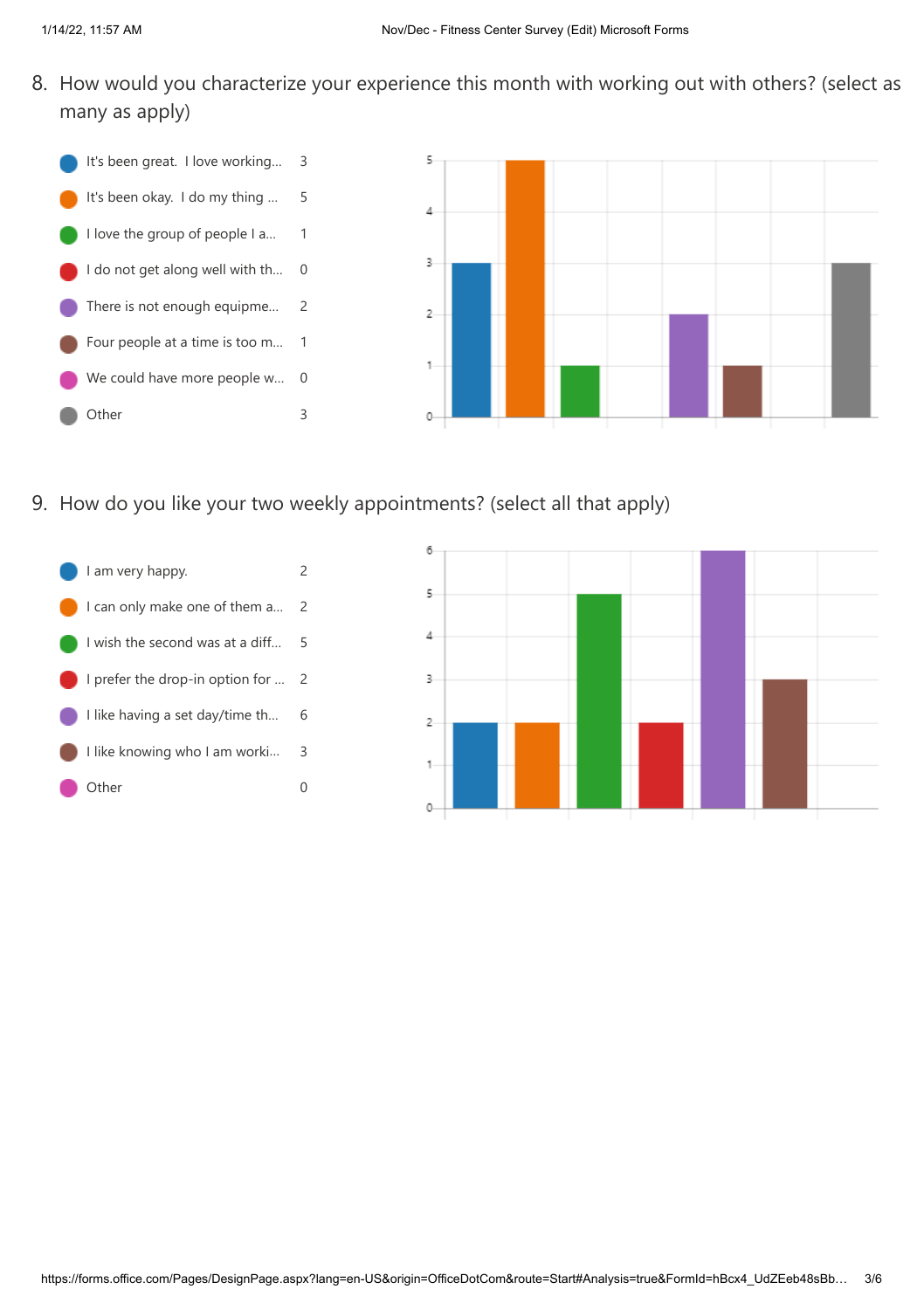10. When you consider signing up to use the Tolles Parsons Center Fitness Center, what is important to you? (move the below items in order from most important to least).



11. If we changed the following in January/February, would you continue to work out with us in our fitness center?

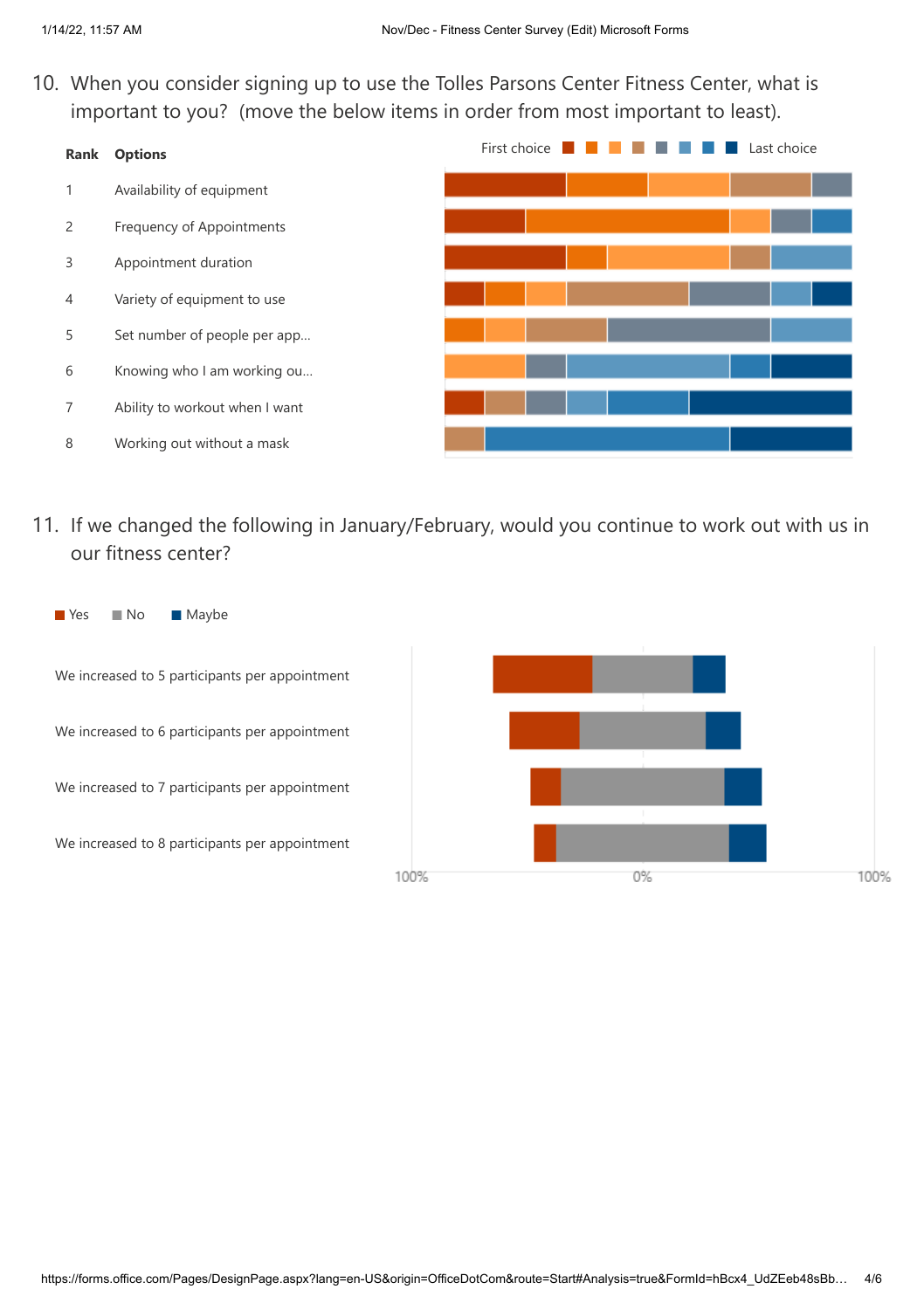#### 12. Do you use the following pieces of equipment?



13. If we changed the following in January/February, would you continue to work out with us in our fitness center?

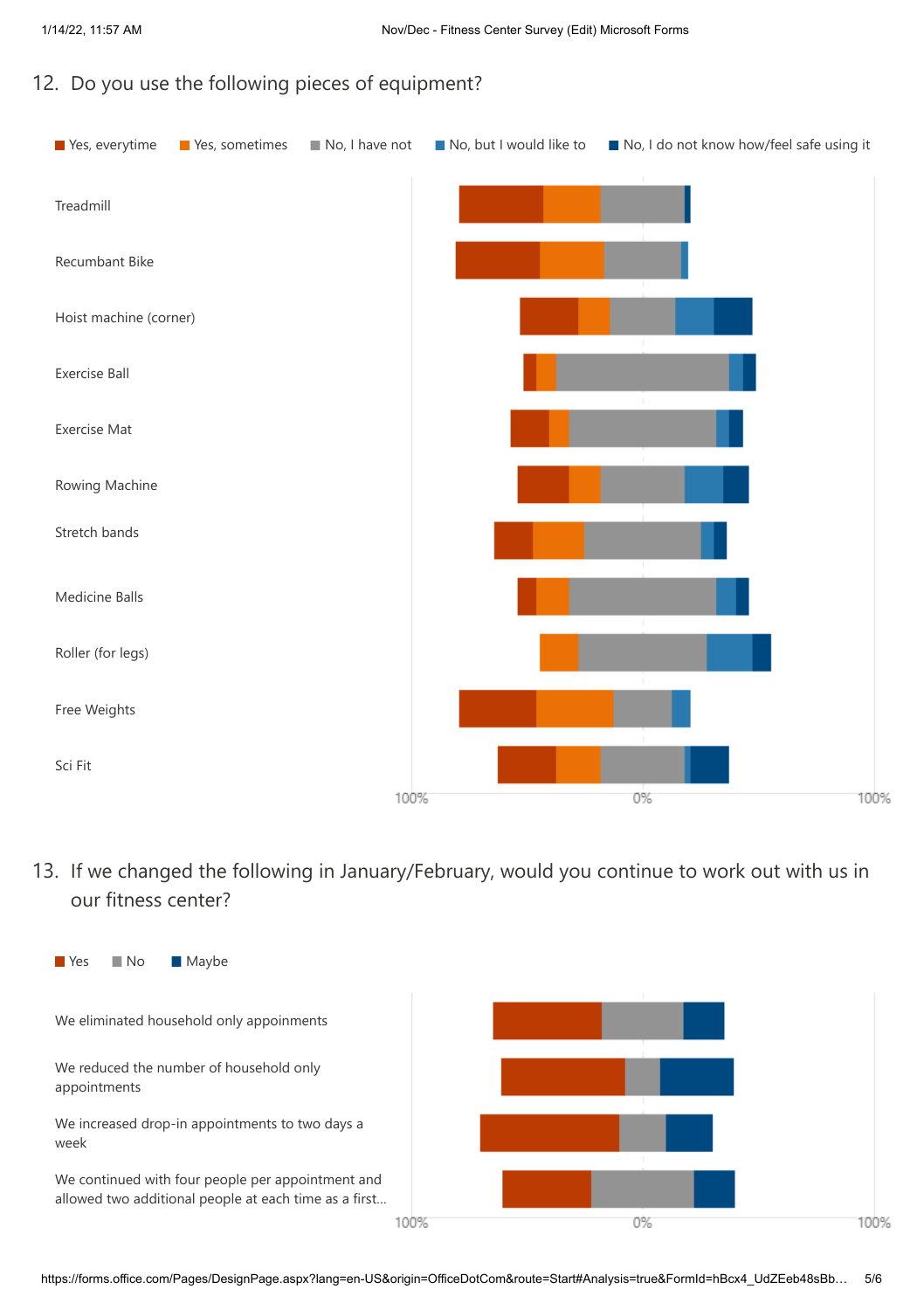14. Overall, how would you rate your experience with out fitness center since November of 2021?

## 36

Responses

\*\*\*\*\*

4.03 Average Rating

15. What other thoughts, comments, or concerns would you like to share with us?

31 Responses

*"Household appointments allow for mask free exercise. Exercising with … "Hi, Unfortunately I was not able to work out AT ALL in November and…*

Latest Responses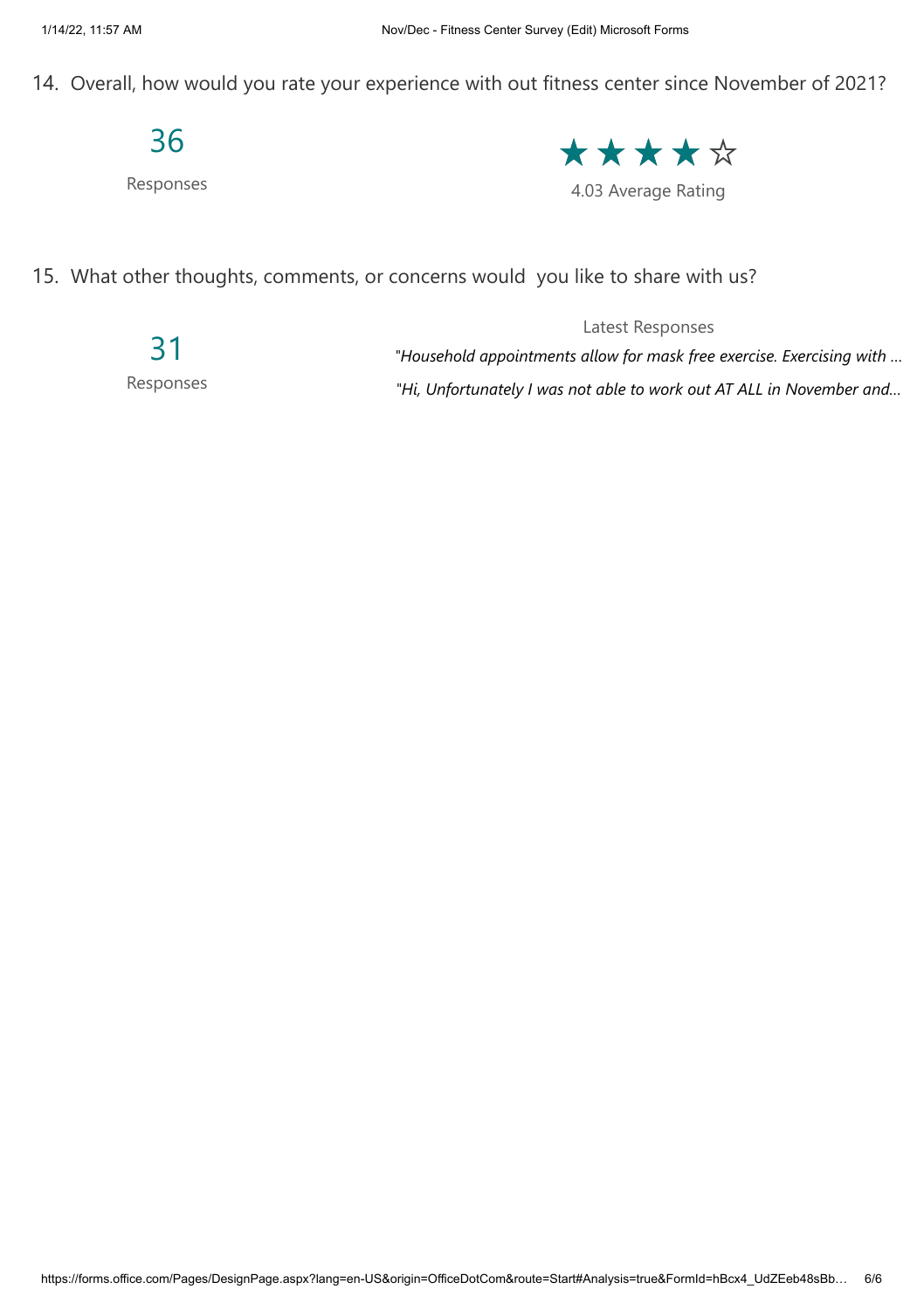#### **What other thoughts, comments, or concerns would you like to share with us?**

There have never been four people in my time slot. Usually, one or two besides me, and at least once I was the only one. So you can add people since some people do not come and any particular day/time.

I only use the sci fit. I'm worried that if too many people were there at the same time, that machine wouldn't be available.

It is very difficult to exercise w masks. That is the major value of household appointments Until Covid is under control (Omicron?), I'd rather not share time with other people unless I know them.

Able to use fitness center as drop in

It is a nice fitness center close to my home. I also belong to another gym and have started going back there. Once a week workouts are not enough to stay in shape  $\circled{e}$ I have only qualified for drop in Monday's & am frustrated that all openings are taken. Due to health concerns I would use equipment 3x per week on a regular basis if openings are added

The elliptical machine did not seem to be listed, and we use it every time. Fred has an autoimmune condition and has no antibodies for Covid despite full vaccination. If that changes we will let you know, but we need to be very careful with him. We use the elliptical every time.

I've given one star because we haven't actually had an opportunity to use the Fitness Center. We submitted a Health Form early last month but were then told there were no appointments. When we originally toured the center, there was no one there and were told that appointments were very available. I work on Mondays, so that drop in day does not work. So, yes, more options to actually use the fitness center would be great.

Please return the bench used for Pilates and such. It is highly preferable to using the mat on the floor.

It is good to have a place where I can go to exercise because sometimes I am not very disciplined on my own to do it. Plus it makes it go faster with someone else to talk to.

One comment only-allow the fitness center to be used as a first come first serve basis.

Appreciate all the time and effort in allowing us to visit the exercise room. Thank you!! I use the new multi - function machine, but do not know the name. Is it in the corner or SciFit?

It' is extremely difficult to work out with a mask on - anything we can do to have some mask free exercise time would be appreciated

I wish I had 15 minutes longer for my appointment. I wish I had at least 1 more appointment there a week. I wish I could use the hoist machine after I have used the elliptical or bike. It always is busy or time is up.